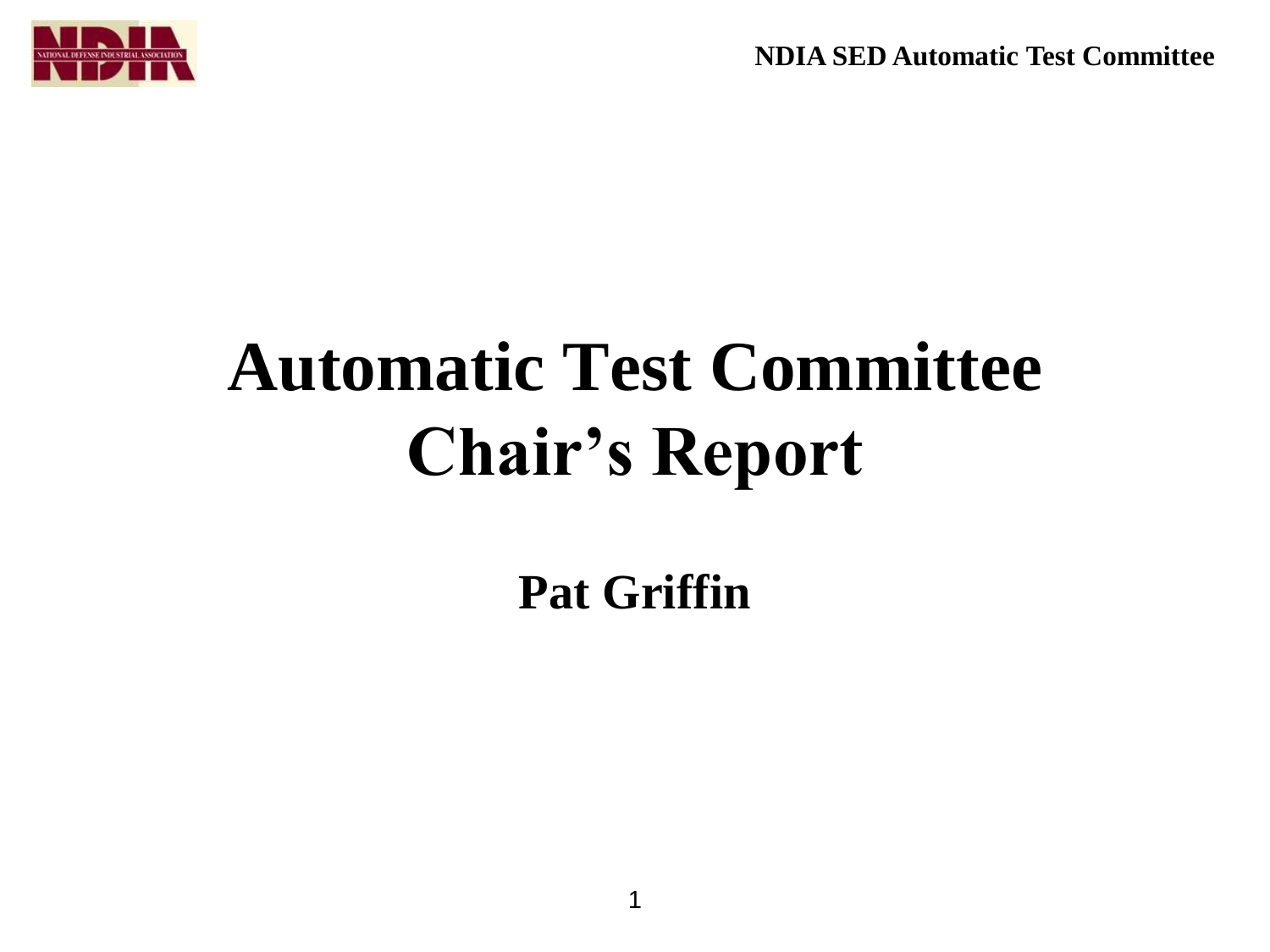

## Automatic Test Committee – 2018 Status

| 2018 Tasks Planned                           | <b>Status</b> | Accomplishments (deliverables, etc.)<br>- Comments |
|----------------------------------------------|---------------|----------------------------------------------------|
| No new tasks assigned -<br>awaiting new task |               |                                                    |
|                                              |               |                                                    |
|                                              |               |                                                    |
|                                              |               |                                                    |
|                                              |               |                                                    |

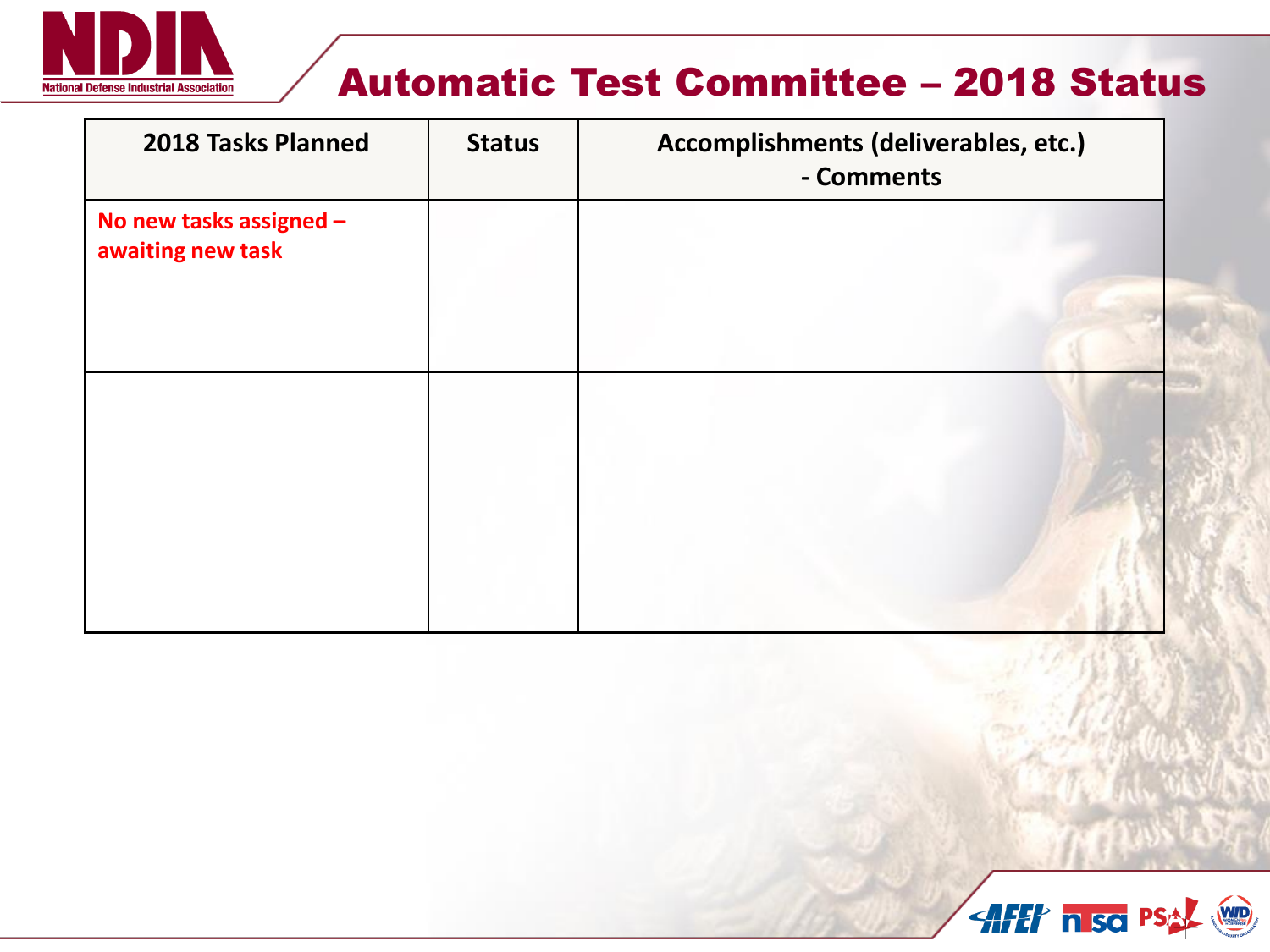

## Automatic Test Committee - 2019 Task Plan

| <b>Proposed 2019 Tasks:</b>                                                                                                                                                                                                                     | Deliverables / Products                                                                                                                                                                                                                                                                                                                                                |
|-------------------------------------------------------------------------------------------------------------------------------------------------------------------------------------------------------------------------------------------------|------------------------------------------------------------------------------------------------------------------------------------------------------------------------------------------------------------------------------------------------------------------------------------------------------------------------------------------------------------------------|
| • Government/Industry Liaison Reports<br>• ATC projects:<br>• Awaiting next project                                                                                                                                                             | <b>Semi-annual Reports posted on ATC Web-site:</b><br>$\bullet$<br><b>US Army ATS Liaison Report</b><br><b>USAF ATS Liaison Report</b><br><b>US Navy/USMC-Air ATS Liaison Report</b><br><b>USMC-Ground ATS Liaison Report</b><br><b>DoD AMB Liaison Report</b><br><b>Commercial ATS Liaison Report</b><br>• ATC Project Updates<br>• Survey industry for next project. |
| <b>Schedule / Resources</b>                                                                                                                                                                                                                     | <b>Issues / Concerns:</b>                                                                                                                                                                                                                                                                                                                                              |
| <b>Status/Review/Present at regular ATC meetings:</b><br>• March 26th at NDIA HQ<br>• August 26-29 adjacent AUTOTESTCON in<br><b>National Harbor, MD</b><br>• Every other month with SED (DC area)<br>No resource issues or support anticipated | <b>Limited Budget/resources:</b><br>• ATC is focusing on high value projects,<br>deferring lower priority projects primarily<br>due to limited resources.<br>• Several committee member changes<br>noted on new org chart                                                                                                                                              |
|                                                                                                                                                                                                                                                 | AFET hiso P.                                                                                                                                                                                                                                                                                                                                                           |